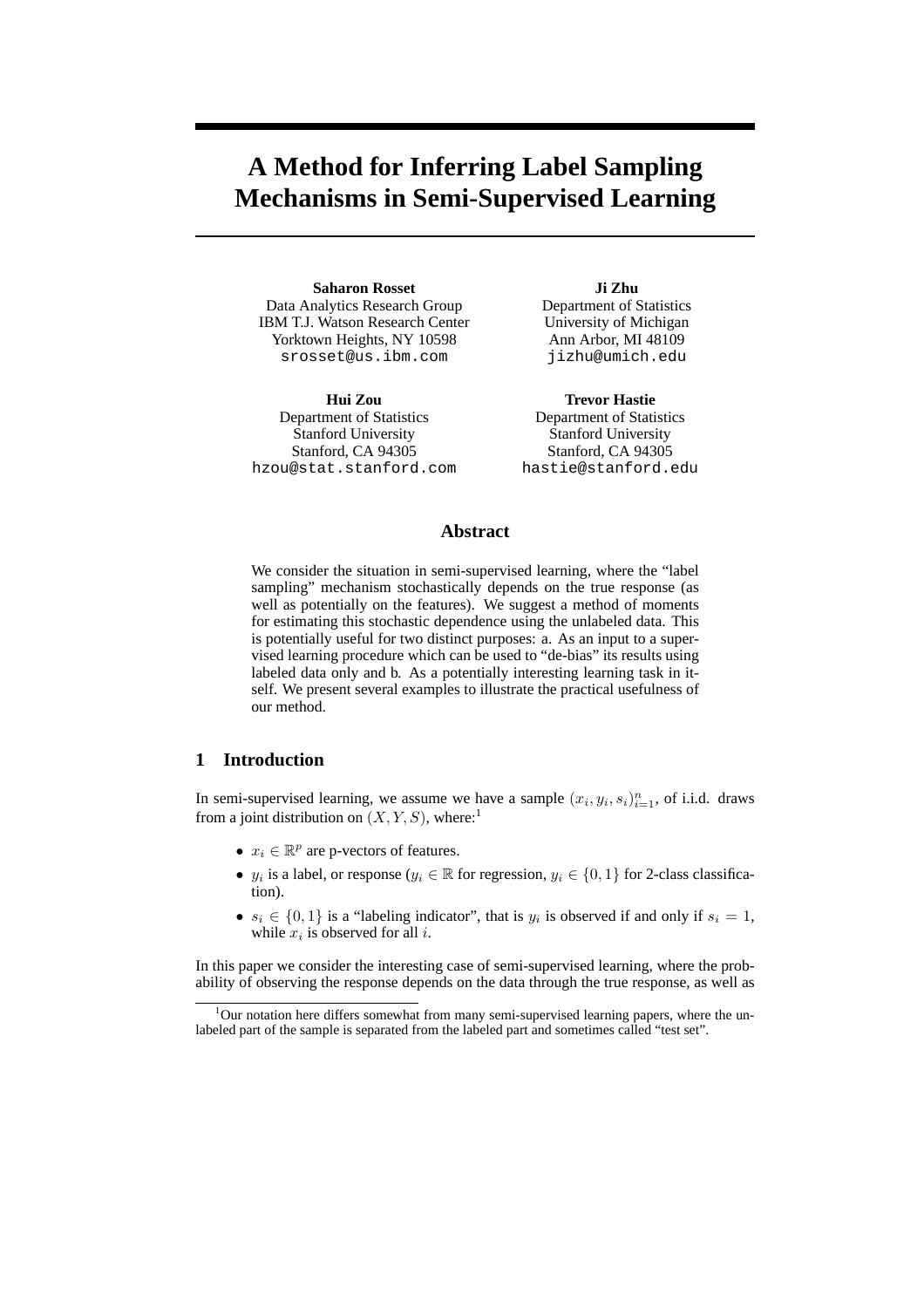potentially through the features. Our goal is to model this *unknown* dependence:

$$
l(x,y) = Pr(S = 1|x,y)
$$
\n<sup>(1)</sup>

Note that the dependence on y (which is unobserved when  $S = 0$ ) prevents us from using standard supervised modeling approaches to learn  $l$ . We show here that we can use the whole data-set (labeled+unlabeled data) to obtain estimates of this probability distribution within a parametric family of distributions, without needing to "impute" the unobserved responses.<sup>2</sup>

We believe this setup is of significant practical interest. Here are a couple of examples of realistic situations:

1. The problem of learning from positive examples and unlabeled data is of significant interest in document topic learning [4, 6, 8]. Consider a generalization of that problem, where we observe a sample of positive and negative examples and unlabeled data, but we believe that the positive and negative labels are supplied with different probabilities (in the document learning example, positive examples are typically more likely to be labeled than negative ones, which are much more abundant). These probabilities may also not be uniform within each class, and depend on the features as well. Our methods allow us to infer these labeling probabilities by utilizing the unlabeled data.

2. Consider a satisfaction survey, where clients of a company are requested to report their level of satisfaction, but they can choose whether or not they do so. It is reasonable to assume that their willingness to report their satisfaction depends on their actual satisfaction level. Using our methods, we can infer the dependence of the reporting probability on the actual satisfaction by utilizing the unlabeled data, i.e., the customers who declined to respond.

Being able to infer the labeling mechanism is important for two distinct reasons. First, it may be useful for "de-biasing" the results of supervised learning, which uses only the labeled examples. The generic approach for achieving this is to use "inverse sampling" weights (i.e. weigh labeled examples by  $1/l(x, y)$ ). The us of this for maximum likelihood estimation is well established in the literature as a method for correcting sampling bias (of which semi-supervised learning is an example) [10]. We can also use the learned mechanism to post-adjust the probabilities from a probability estimation methods such as logistic regression to attain "unbiasedness" and consistency [11]. Second, understanding the labeling mechanism may be an interesting and useful learning task in itself. Consider, for example, the "satisfaction survey" scenario described above. Understanding the way in which satisfaction affects the customers' willingness to respond to the survey can be used to get a better picture of overall satisfaction and to design better future surveys, regardless of any supervised learning task which models the actual satisfaction.

Our approach is described in section 2, and is based on a method of moments. Observe that for every function of the features  $g(x)$ , we can get an unbiased estimate of its mean as  $\frac{1}{n}$ or every function of the features  $g(x)$ , we can get an unbiased estimate of its mean  $\sum_{i=1}^{n} g(x_i)$ . We show that if we know the underlying label sampling mechanism  $l(x, y)$  we can get a different unbiased estimate of  $Eg(x)$ , which uses only the labeled examples, weighted by  $1/l(x, y)$ . We suggest inferring the *unknown* function  $l(x, y)$  by requiring that we get identical estimates of  $Eq(x)$  using both approaches. We illustrate our method's implementation on the California Housing data-set in section 3. In section 4 we review related work in the machine learning and statistics literature, and we conclude with a discussion in section 5.

<sup>2</sup>The importance of this is that we are required to hypothesize and fit a *conditional* probability model for  $l(x, y)$  only, as opposed to the full probability model for  $(S, X, Y)$  required for, say, EM.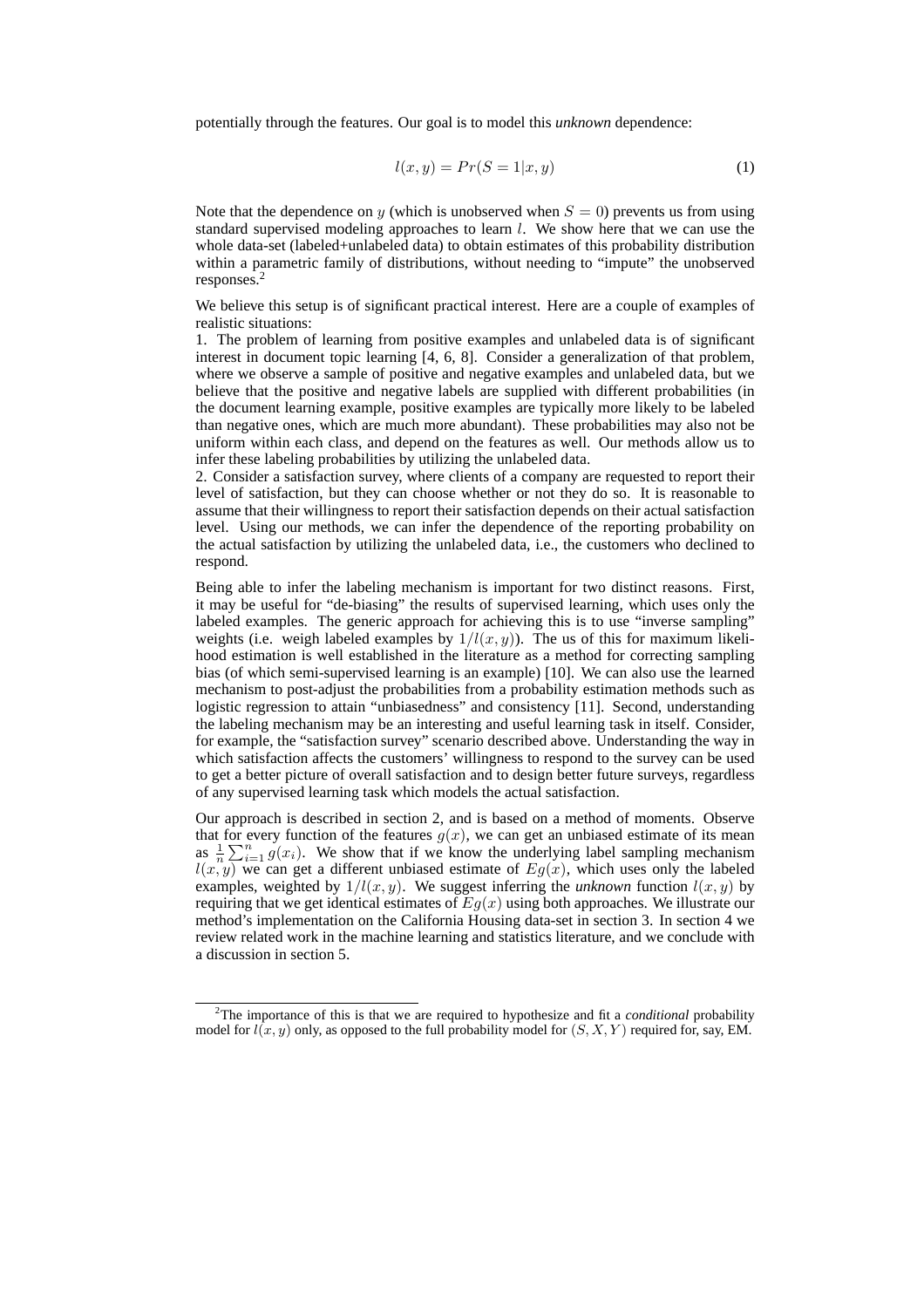#### **2 The method**

Let  $g(x)$  be any function of our features. We construct two different unbiased estimates of  $Eg(x)$ , one based on all n data points and one based on labeled examples only, assuming  $P(S = 1|x, y)$  is known. Then, our method uses the equality in expectation of the two estimates to infer  $P(S = 1|x, y)$ . Specifically, consider  $g(x)$  and also:

$$
f(x, y, s) = \begin{cases} \frac{g(x)}{p(S=1|x,y)} & \text{if } s = 1 \ (y \text{ observed})\\ 0 & \text{otherwise} \end{cases}
$$
 (2)

Then:

**Theorem 1** *Assume*  $P(S = 1|x, y) > 0$ ,  $\forall x, y$ *. Then:* 

$$
E(g(X)) = E(f(X, Y, S))
$$

**Proof:**

*.*

$$
E(f(X, Y, S)) = \int_{X,Y,S} f(x, y, s) dP(x, y, s) =
$$
  
= 
$$
\int_X g(x) \int_Y \frac{P(S = 1|x, y)}{P(S = 1|x, y)} dP(y|x) dP(x) =
$$
  
= 
$$
\int_X g(x) dP(x) = Eg(X) \qquad \Box
$$

The empirical interpretation of this expectation result is:

$$
\frac{1}{n}\sum_{i=1}^{n}f(x_i,y_i,s_i) = \frac{1}{n}\sum_{i:s_i=1}^{n}\frac{g(x_i)}{P(S=1|x_i,y_i)} \approx Eg(x) \approx \frac{1}{n}\sum_{i=1}^{n}g(x_i)
$$
(3)

which can be interpreted as relating an estimate of  $Eq(x)$  based on the complete data on the right, to the one based on labeled data only, which requires weighting that is inversely proportional to the probability of labeling, to compensate for ignoring the unlabeled data.

(3) is the fundamental result we use for our purpose, leading to a "method of moments" approach to estimating  $l(x, y) = P(S = 1|x, y)$ , as follows:

- Assume that  $l(x, y) = p_{\theta}(x, y)$ ,  $\theta \in \mathbb{R}^k$  belongs to a parametric family with k parameters.
- Select k different functions  $g_1(x),..., g_k(x)$ , and define  $f_1,..., f_k$  correspondingly according to (2).
- Demand equality of the leftmost and rightmost sums in (3) for each of  $g_1, ..., g_k$ , and solve the resulting k equations to get an estimate of  $\theta$ .

Many practical and theoretical considerations arise when we consider what "good" choices of the representative functions  $q_1(x),..., q_k(x)$  may be. Qualitatively we would like to accomplish the standard desirable properties of inverse problems: uniqueness, stability and robustness. We want the resulting equations to have a unique "correct" solution. We want our functions to have low variance so the inaccuracy in (3) is minimal, and we want them to be "different" from each other to get a stable solution in the  $k$ -dimensional space. It is of course much more difficult to give concrete quantitative criteria for selecting the functions in practical situations. What we can do in practice is evaluate how stable the results we get are. We return to this topics in more detail in section 5.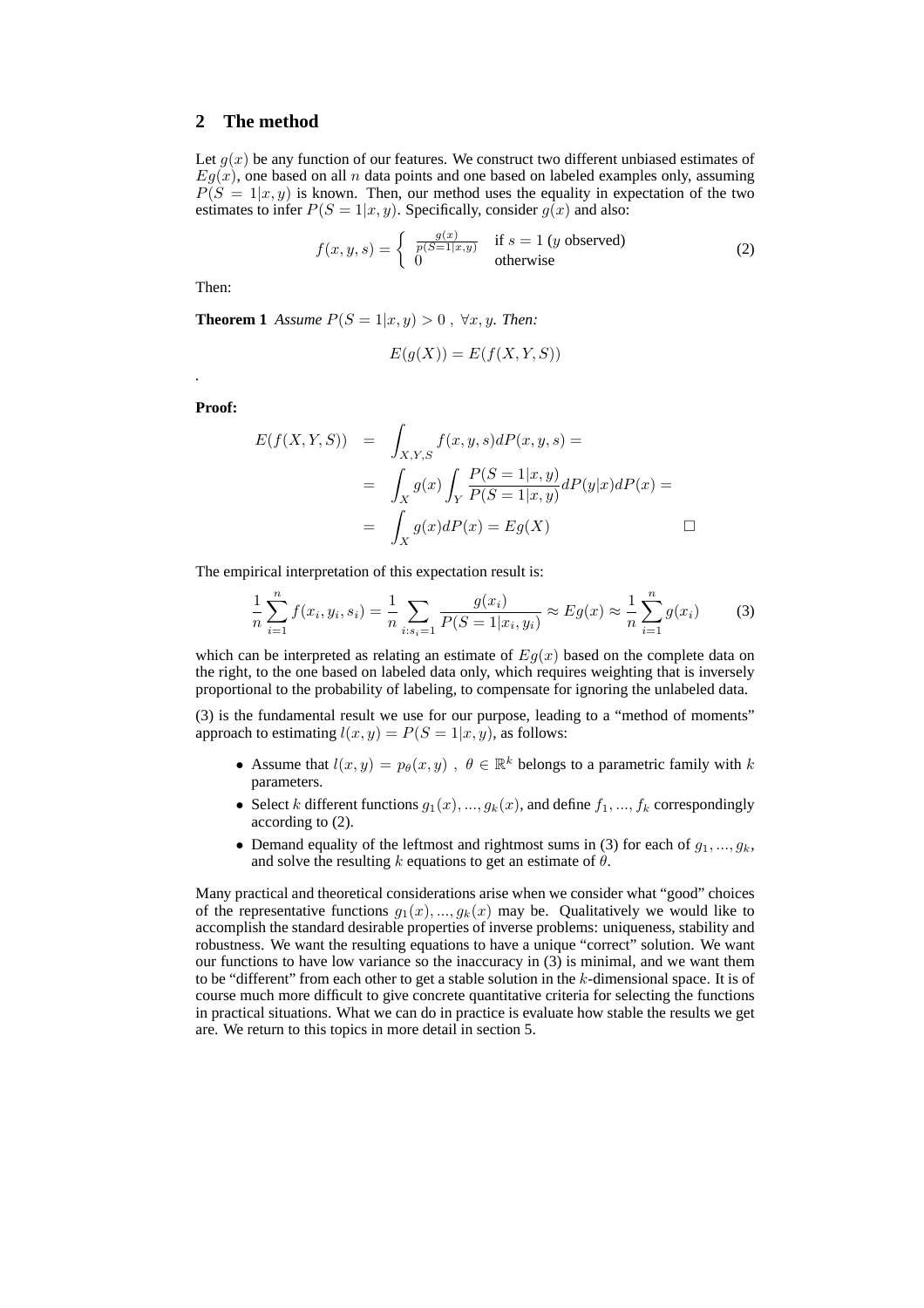A second set of considerations in selecting these functions is the computational one: can we even solve the resulting inverse problems with a reasonable computational effort? In general, solving systems of more than one nonlinear equation is a very hard problem. We also need to consider the possibility of non-unique solutions. These questions are sometimes inter-related with the choice of  $q_k(x)$ .

Suppose we wish to solve a set of non-linear equations for  $\theta$ :

$$
h_k(\theta) = \sum_{s_i=1} \frac{g_k(x_i)}{p_{\theta}(x_i, y_i)} - \sum_i g_k(x_i) = 0, \quad k = 1, ..., K
$$
 (4)

The solution of (4) is similar to

$$
\arg\min h(\theta) = \arg\min \sum_{m} h_k(\theta)^2 \tag{5}
$$

Notice that every solution to (4) minimizes (5), but there may be local minima of (5) that are not solutions to (4). Hence simply applying a Newton-Raphson method to (5) is not a good idea: if we have a sufficiently good initial guess about the solution, the Newton-Raphson method converges quadratically fast; however, it can also fail to converge, if the root does not exist nearby. In practice, we can combine the Newton-Raphson method with a line search strategy that makes sure  $h(\theta)$  is reduced at each iteration (the Newton step is always a descent direction of  $h(\theta)$ ). While this method can still occasionally fail by landing on a local minimum of  $h(\theta)$ , this is quite rare in practice [1]. The remedy is usually to try a new starting point. Other global algorithms based on the so called *model-trust region* approach are also used in practice. These methods have a reputation for robustness even when starting far from the desired zero or minimum [2].

In some cases we can employ simpler methods, since the equations we get can be manipulated algebraically to give more "friendly" formulations. We show two examples in the next sub-section.

#### **2.1 Examples of simplified calculations**

We consider two situations where we can use algebra to simplify the solution of the equations our method gives. The first is the obvious application to two-class classification, where the label sampling mechanism depends on the class label only. Our method then reduces to the one suggested by [11]. The second is a more involved regression scenario, with a logistic dependence between the sampling probability and the actual label.

First, consider a two-class classification scenario, where the sampling mechanism is independent of x:

$$
P(S = 1|x, y) = \begin{cases} p_1 & \text{if } y = 1\\ p_0 & \text{if } y = 0 \end{cases}
$$

Then we need two functions of x to "de-bias" our classes. One natural choice is  $g(x) = 1$ , which implies we are simply trying to invert the sampling probabilities. Assume we use one of the features  $g(x) = x_i$  as our second function. Plugging these into (3) we get that to find  $p_0, p_1$  we should solve:

$$
n = \frac{\#\{y_i = 1 \text{ observed}\}}{\hat{p}_1} + \frac{\#\{y_i = 0 \text{ observed}\}}{\hat{p}_0}
$$

$$
\sum_i x_{ij} = \frac{\sum_{s_i=1, y_i=1} x_{ij}}{\hat{p}_1} + \frac{\sum_{s_i=1, y_i=0} x_{ij}}{\hat{p}_0}
$$

which we can solve analytically to get:

$$
\hat{p_1} = \frac{r_1 n_0 - r_0 n_1}{r n_0 - r_0 n}
$$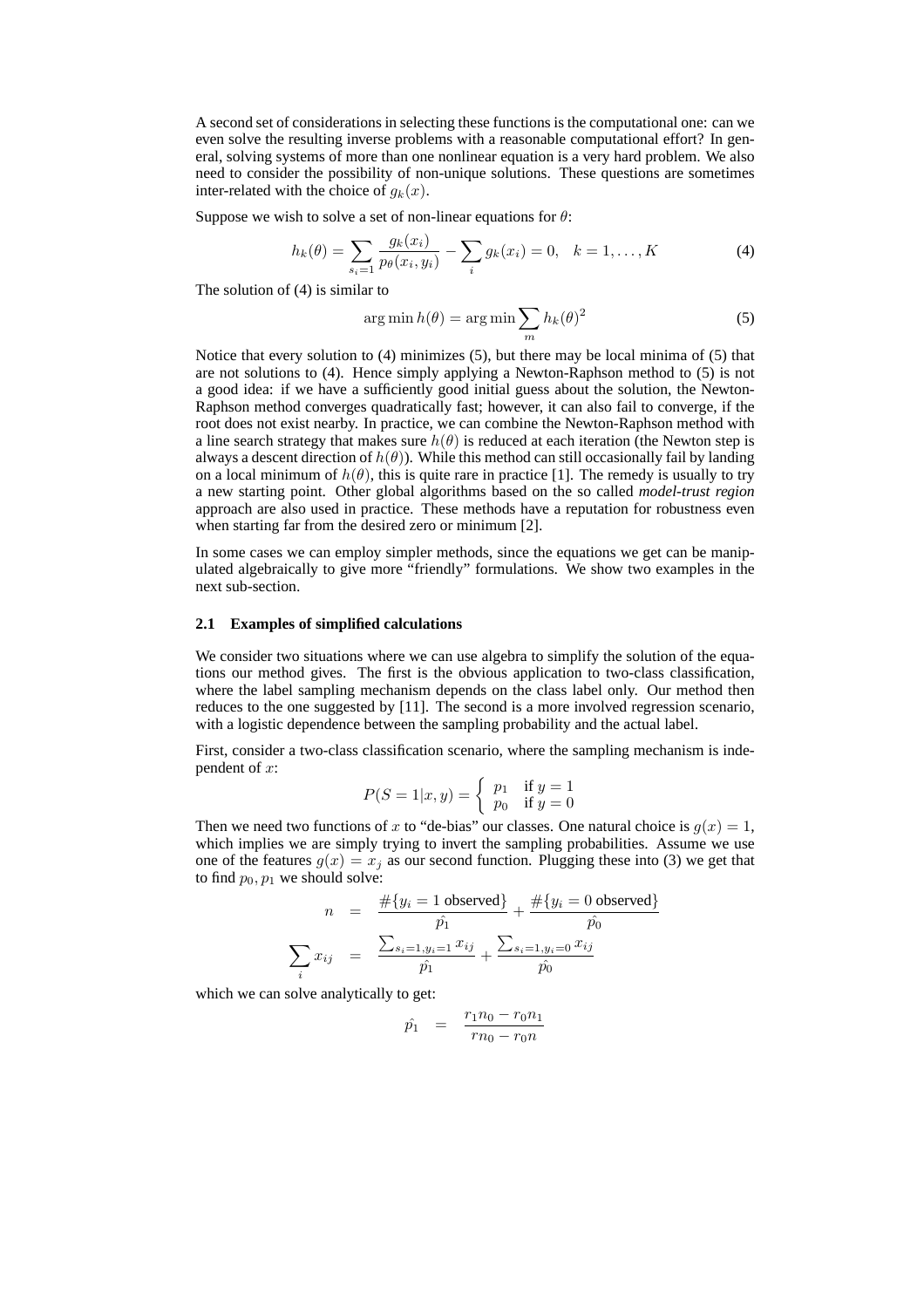$$
\hat{p_0} = \frac{r_1 n_0 - r_0 n_1}{r_1 n - r n_1}
$$
\nwhere  $n_k = #\{y_i = k \text{ observed}\}$ ,  $r_k = \sum_{s_i = 1, y_i = k} x_{ij}$ ,  $k = 0, 1$ 

As a second, more involved, example, consider a regression situation (like the satisfaction survey mentioned in the introduction), where we assume the probability of observing the response has a linear-logistic dependence on the actual response (again we assume for simplicity independence on  $x$ , although dependence on  $x$  poses no theoretical complications):

$$
P(S = 1|x, y) = \frac{\exp(a + by)}{1 + \exp(a + by)} = \text{logit}^{-1}(a + by)
$$
 (6)

with  $a, b$  unknown parameters. Using the same two g functions as above gives us the slightly less friendly set of equations:

$$
n = \sum_{s_i=1}^{\infty} \frac{1}{logit^{-1}(\hat{a} + \hat{b}y_i)}
$$

$$
\sum_i x_{ij} = \sum_{s_i=1}^{\infty} \frac{x_{ij}}{logit^{-1}(\hat{a} + \hat{b}y_i)}
$$

which with some algebra we can re-write as:

$$
0 = \sum_{s_i=1} \exp(-\hat{b}y_i)(\bar{x}_{0j} - x_{ij})
$$
 (7)

$$
\exp(\hat{a})m_0 = \sum_{s_i=1}^{s_i=1} \exp(-\hat{b}y_i)
$$
\n(8)

where  $\bar{x}_{0j}$  is the empirical mean of the j'th feature over unlabeled examples and  $m_0$  is the number of unlabeled examples. We do not have an analytic solution for these equations. However, the decomposition they offer allows us to solve them by searching first over  $b$  to solve  $(7)$ , then plugging the result into  $(8)$  to get an estimate of a. In the next section we use this solution strategy on a real-data example.

## **3 Illustration on the California Housing data-set**

To illustrate our method, we take a fully labeled regression data-set and hide some of the labels based on a logistic transformation of the response, then examine the performance of our method in recovering the sampling mechanism and improving resulting prediction through de-biasing. We use the California Housing data-set [9], collected based on US Census data. It contains 20640 observations about log( median house price) throughout California regions. The eight features are: median income, housing median age, total rooms, total bedrooms, population, households, latitude and longitude.

We use  $3/4$  of the data for modeling and leave  $1/4$  aside for evaluation. Of the training data, we hide some of the labels stochastically, based on the "label sampling" model:

$$
P(S = 1|y) = \text{logit}^{-1}(1.5(y - \bar{y}) - 0.5)
$$
\n(9)

this scheme results in having 6027 labeled training examples, 9372 training examples with the labels removed and 5241 test examples.

We use equations (7,8) to estimate  $\hat{a}, \hat{b}$  based on each one of the 8 features. Figure 1 and Table 1 show the results of our analysis. In Figure 1 we display the value of P  $\sum_{s=1}$  exp $(-by_i)(\bar{x}_{0j} - x_j)$  for a range of possible values for b. We observe that all features give us  $\hat{0}$  crossing around the correct value of 1.5. In Table 1 we give details of the 8 models estimated by a search strategy as follows: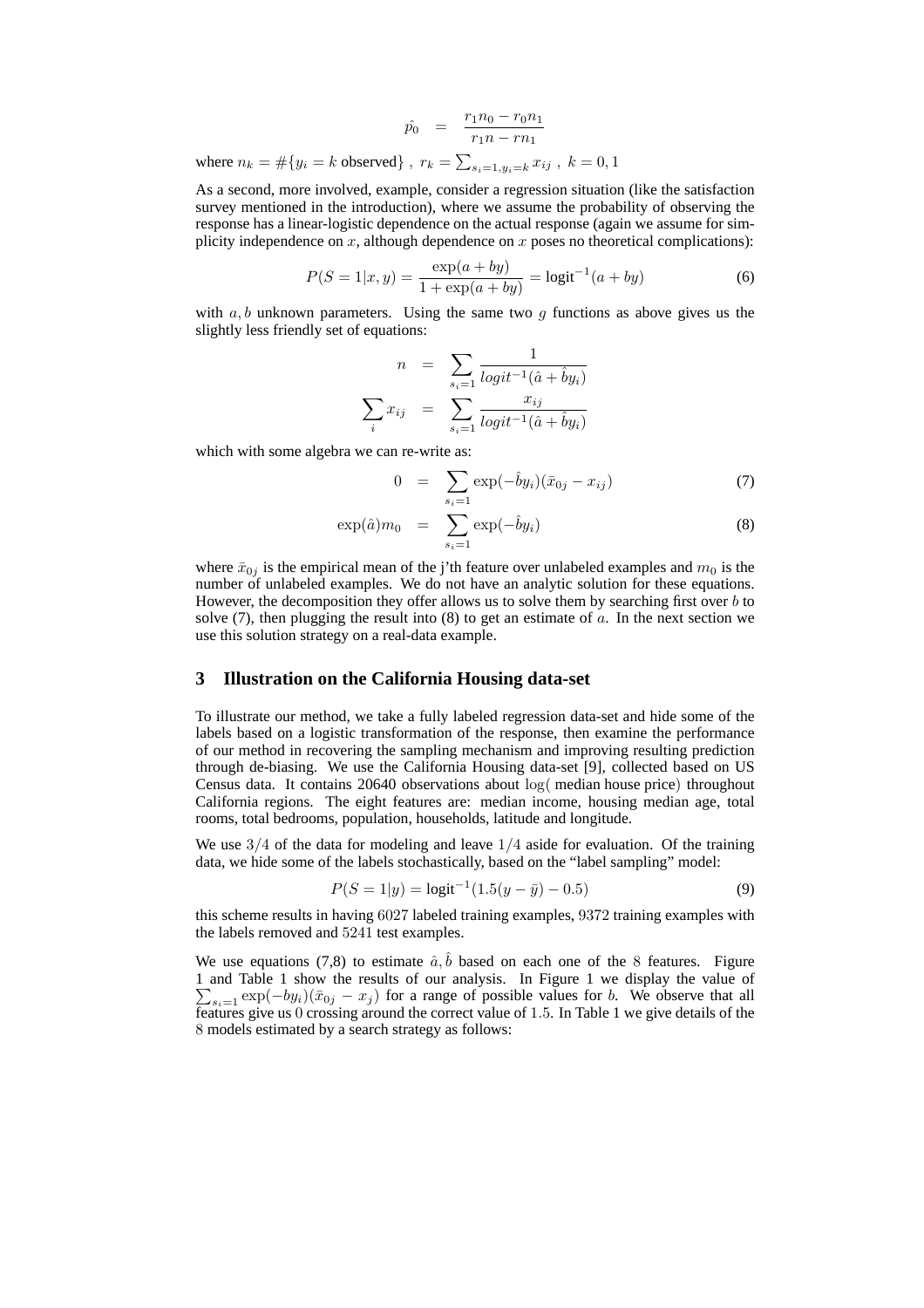

Figure 1: Value of RHS of  $(7)$  (vertical axis) vs value of b (horizontal axis) for the 8 different features. The correct value is  $b = 1.5$ , and so we expect to observe "zero crossings" around that value, which we indeed observe on all 8 graphs.

- Find  $\hat{b}$  by minimizing  $|\sum_{s_i=1}^{\infty} \exp(-by_i)(\bar{x}_{0j} x_{ij})|$  over the range  $b \in [0, 3]$ .
- Find  $\hat{a}$  by plugging  $\hat{b}$  from above into (8).

The table also shows the results of using these estimates to "de-bias" the prediction model, i.e. once we have  $\hat{a}, \hat{b}$  we use them to calculate  $\hat{P}(S = 1|y)$  and use the inverse of these estimated probabilities as weights in a least squares analysis of the labeled data. The table compares the predictive performance of the resulting models on the 1/4 evaluation set (5241 observations) to that of the model built using labeled data only with no weighting and that of the model built using the labeled data and the "correct" weighting based on our knowledge of the true  $a, b$ . Most of the 8 features give reasonable estimates, and the prediction models built using the resulting weighting schemes perform comparably to the one built using the "correct" weights. They generally attain MSE about 20% smaller than that of the non-weighted model built without regard to the label sampling mechanism.

The stability of the resulting estimates is related to the "reasonableness" of the selected  $g(x)$  functions. To illustrate that, we also tried the function  $g(x) = x_3 \cdot x_4 \cdot x_5/(x_1 \cdot x_2)$ (still in combination with the identity function, so we can use  $(7,8)$ ). The resulting estimates were  $\hat{b} = 3.03$ ,  $\hat{a} = 0.074$ . Clearly these numbers are way outside the reasonable range of the results in Table 1. This is to be expected as this choice of  $g(x)$  gives a function with very long tails. Thus, a few "outliers" dominate the two estimates of  $E(g(x))$  in (3) which we use to estimate  $a, b$ .

#### **4 Related work**

The surge of interest in semi-supervised learning in recent years has been mainly in the context of text classification ([4, 6, 8] are several examples of many). There is also a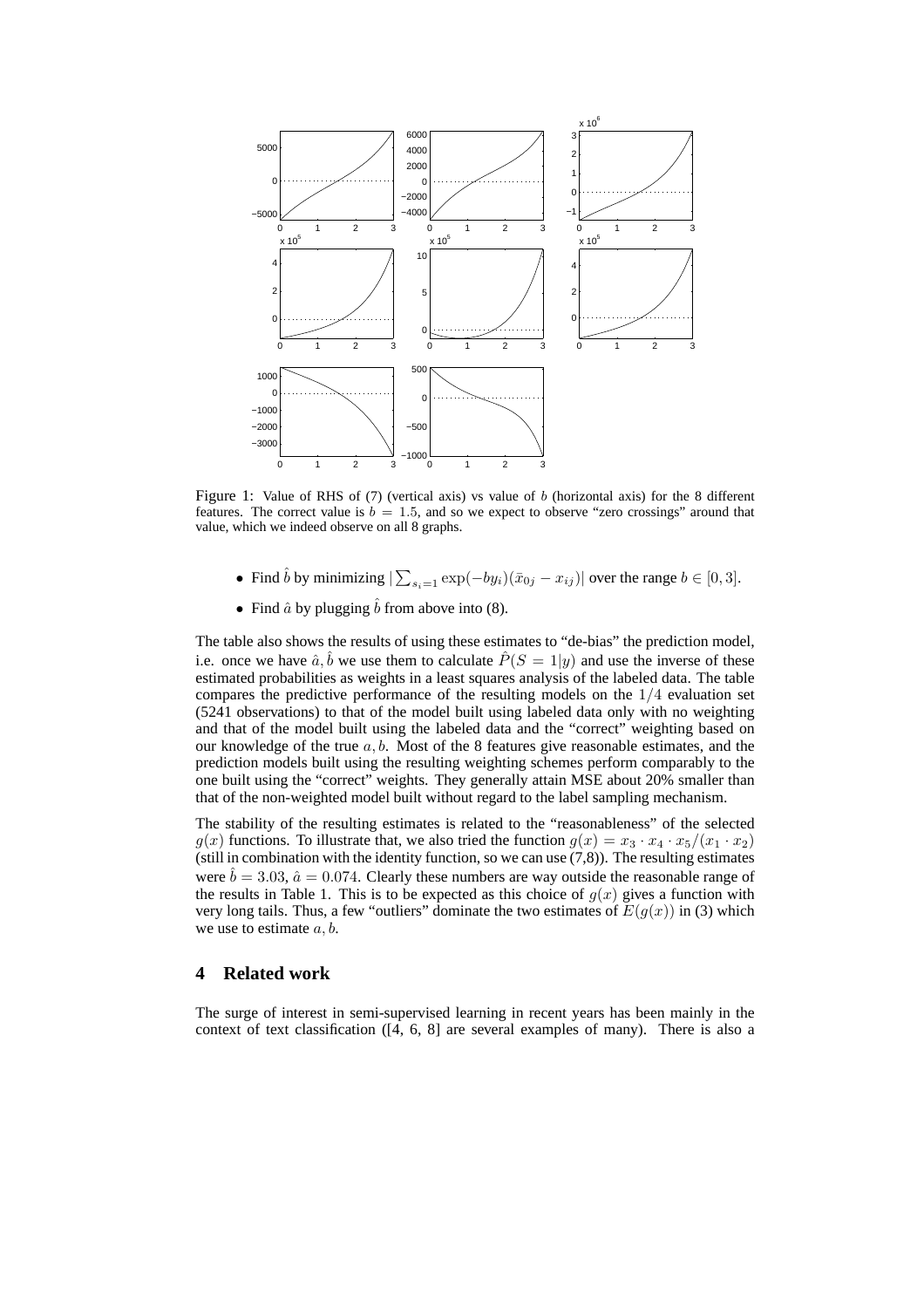| Feature               | h    | a        | <b>Prediction MSE</b> |
|-----------------------|------|----------|-----------------------|
| median income         | 1.52 | $-0.519$ | 0.1148                |
| housing median age    | 1.18 | $-0.559$ | 0.1164                |
| total rooms           | 1.58 | $-0.508$ | 0.1147                |
| total bedrooms        | 1.64 | $-0.497$ | 0.1146                |
| population            | 1.7  | $-0.484$ | 0.1146                |
| households            | 1.63 | $-0.499$ | 0.1146                |
| latitude              | 1.55 | $-0.514$ | 0.1147                |
| longitude             | 1.33 | $-0.545$ | 0.1155                |
| (no weighting)        | N/A  | N/A      | 0.1354                |
| (true sampling model) | 1.5  | $-0.5$   | 0.1148                |

Table 1: Summary of estimates of sampling mechanism using each of 8 features

wealth of statistical literature on missing data and biased sampling (e.g. [3, 7, 10]) where methods have been developed that can be directly or indirectly applied to semi-supervised learning. Here we briefly survey some of the interesting and popular approaches and relate them to our method.

The EM approach to text classification is advocated by [8]. Some ad-hoc two-step variants are surveyed by [6]. They consists of iterating between completing class labels and estimating the classification model. The main caveat of all these methods is that they ignore the sampling mechanism, and thus implicitly assume it cancels out in the likelihood function — i.e., that the sampling is random and that  $l(x, y)$  is fixed. It is possible, in principle, to remove this assumption, but that would significantly increase the complexity of the algorithms, as it would require specifying a likelihood model for the sampling mechanism and adding its parameters to the estimation procedure. The methods described by [7] and discussed below take this approach.

The use of re-weighted loss to account for unknown sampling mechanisms is suggested by [4, 11]. Although they differ significantly in the details, both of these can account for label-dependent sampling in two-class classification. They do not offer solutions for other modeling tasks or for feature-dependent sampling, which our approach covers.

In the missing data literature, [7] (chapter 15) and references therein offer several methods for handling "nonignorable nonresponse". These are all based on assuming complete probability models for  $(X, Y, S)$  and designing EM algorithms for the resulting problem. An interesting example is the *bivariate normal stochastic ensemble* model, originally suggested by [3]. In our notation, they assume that there is an additional fully unobserved "response"  $z_i$ , and that  $y_i$  is observed if and only if  $z_i > 0$ . They also assume that  $y_i, z_i$ are bivariate normal, depending on the features  $x_i$ , that is:

$$
\left(\begin{array}{c} y_i \\ z_i \end{array}\right) \sim N\left[\left(\begin{array}{c} x_i\beta_1 \\ x_i\beta_2 \end{array}\right), \left(\begin{array}{cc} \sigma^2 & \rho\sigma^2 \\ \rho\sigma^2 & 1 \end{array}\right)\right]
$$

this leads to a complex, but manageable, EM algorithm for inferring the sampling mechanism and fitting the actual model at once. The main shortcoming of this approach, as we see it, is in the need to specify a complete and realistic joint probability model engulfing both the sampling mechanism and the response function. This precludes completely the use of non-probabilistic methods for the response model part (like trees or kernel methods), and seems to involve significant computational complications if we stray from normal distributions.